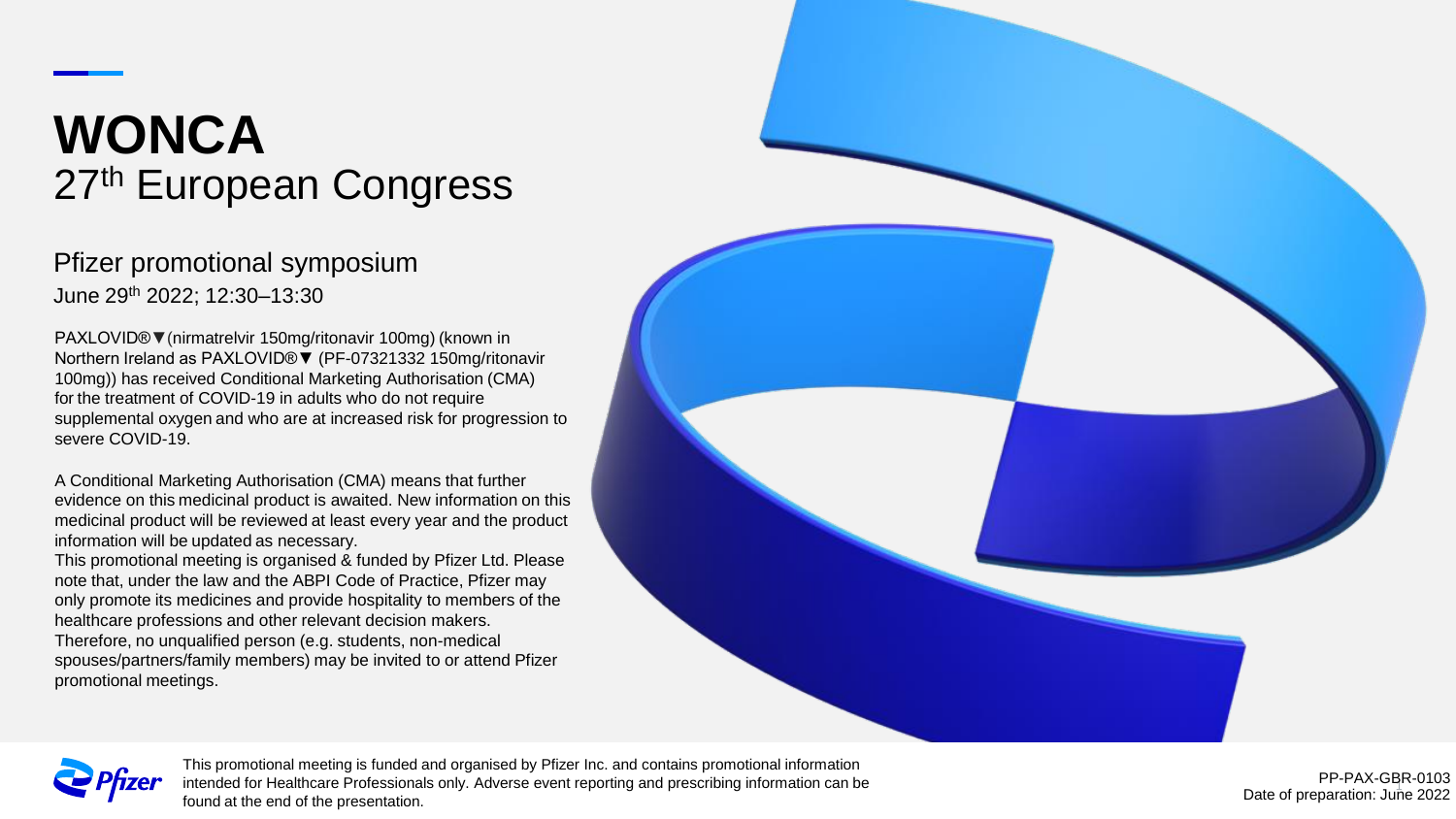## Symposium title: **Innovating COVID-19 Approaches for a Sustainable Future**

## Objectives:

- **To emphasise the beneficial impact on COVID-19 patient outcomes through early detection and intervention**
- **To highlight the current understanding of the 'high-risk' patient, including important comorbidities and medical factors**
- **Increase awareness of the current COVID-19 interventions targeting the SARS-CoV-2 viral lifecycle at its various stages**
- **Hold an expert-led discussion regarding the critical importance of early diagnosis, referral and access to treatments for COVID-19**

| <b>Time</b> | <b>Session</b>                                                       | <b>Speaker</b>                             |
|-------------|----------------------------------------------------------------------|--------------------------------------------|
| 12:45-12:50 | <b>Welcome and introduction</b>                                      | Brian O'Doherty, Ireland                   |
| 12:50-13:10 | Improving COVID-19 outcomes through early detection and intervention | Luis Buzón-Martín, Spain<br>Luke Moore, UK |
| 13:10-13:25 | Identification of COVID-19 'high-risk' patients                      | Luke Moore, UK                             |
| 13:25-13:30 | Q&A and close                                                        | Brian O'Doherty, Ireland                   |

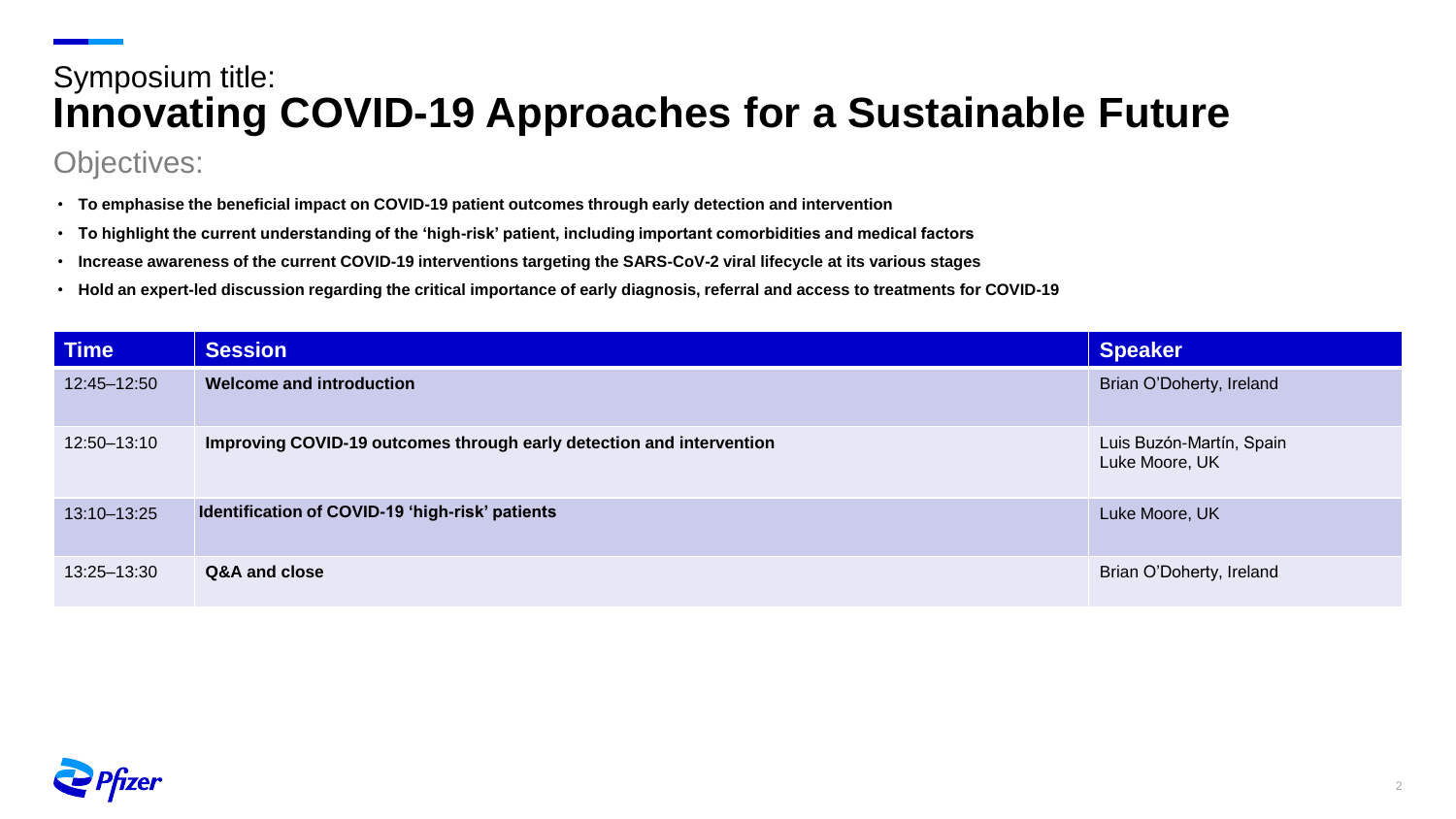Adverse events should be reported. Reporting forms and information can be found at <https://coronavirus-yellowcard.mhra.gov.uk/> or search MHRA Yellow Card in the Google Play or Apple App Store.

Adverse events should also be reported to Pfizer Medical Information on 01304 616161 or via [www.pfizersafetyreporting.com](http://www.pfizersafetyreporting.com/).

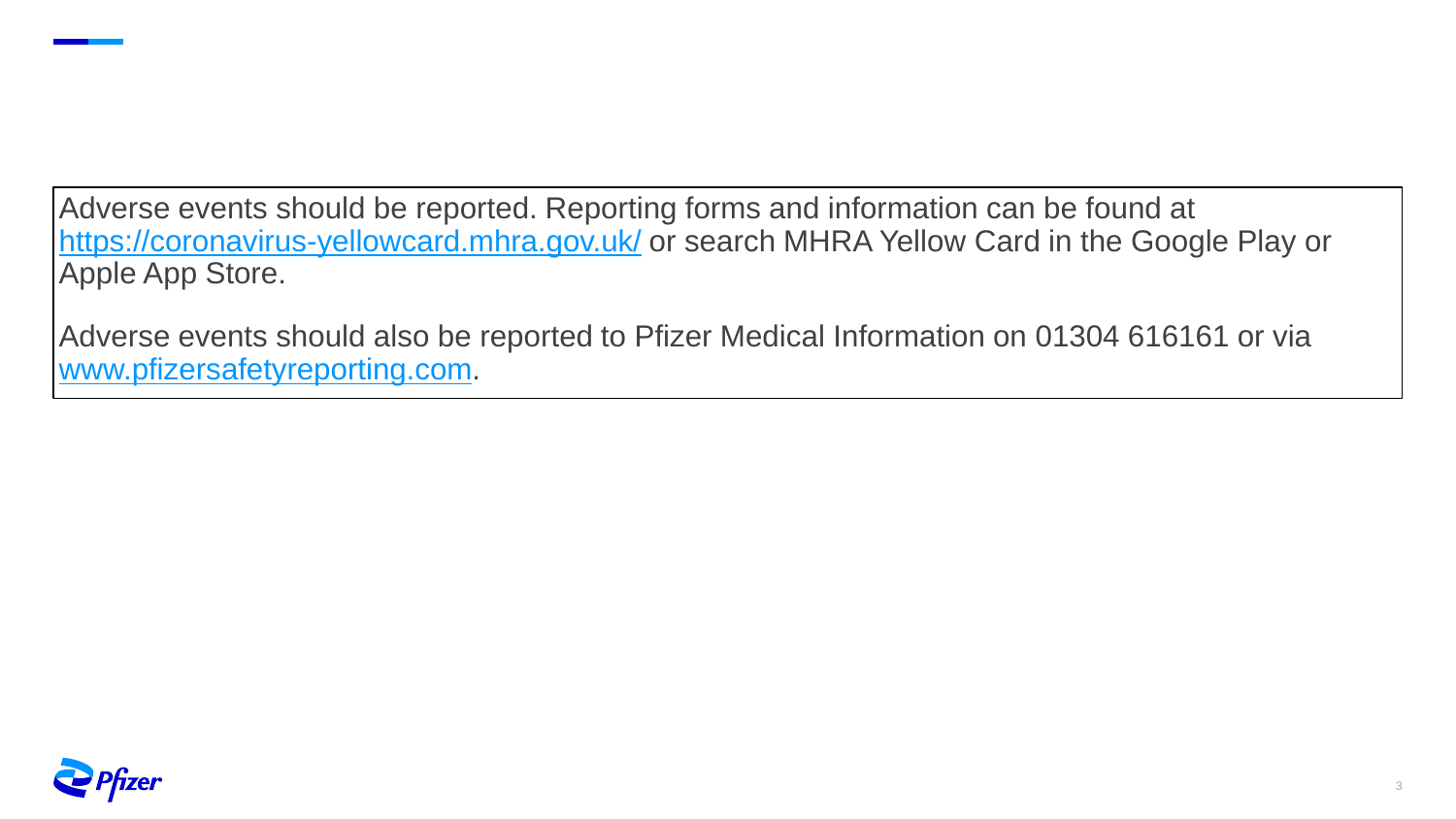#### GREAT BRITAIN PRESCRIBING INFORMATION

GB prescribing information may differ from local prescribing information and local prescribing information should be consulted

**▼** This medicinal product is subject to additional monitoring. This will allow quick identification of new safety information. Healthcare professionals are asked to report any suspected adverse reactions. See section 4.8 of the SmPC for how to report adverse reactions.

#### **Paxlovid™▼(nirmatrelvir/ritonavir) 150 mg/100 mg film-coated tablets**

Please refer to the Summary of Product Characteristics (SmPC) before prescribing Paxlovid.

**Indications:** Treatment of COVID 19 in adults who do not require supplemental oxygen and who are at increased risk for progression to severe COVID 19 (see section 5.1 of the SmPC). **Presentation:** Each pink nirmatrelvir film-coated tablet contains 150 mg of nirmatrelvir. Each white ritonavir film-coated tablet contains 100 mg of ritonavir. **Dosage:** The recommended dosage is 300 mg nirmatrelvir (two 150 mg tablets) with 100 mg ritonavir (one 100 mg tablet) all taken together orally twice daily for 5 days. Paxlovid should be given as soon as possible after positive results of direct SARS-CoV-2 viral testing and within 5 days of onset of symptoms. In patients with moderate renal impairment, the dose of Paxlovid should be reduced to nirmatrelvir/ritonavir 150 mg/100 mg (1 tablet of each) twice daily for 5 days. **Contraindications:** Hypersensitivity to the active substances or to any of the excipients. Severe hepatic or severe renal impairment. Medicinal products that are highly dependent on CYP3A for clearance and for which elevated plasma concentrations are associated with serious and/or lifethreatening reactions, as well as medicinal product that are potent CYP3A inducers where significantly reduced plasma nirmatrelvir/ritonavir concentrations may be associated with the potential for loss of virologic response and possible resistance: *Alpha 1 adrenoreceptor antagonist:* alfuzosin; *Analgesics:* pethidine, piroxicam, propoxyphene; *Antianginal:* ranolazine; *Anticancer:* neratinib, venetoclax (in some circumstances); *Antiarrhythmics:* amiodarone, bepridil, dronedarone, encainide, flecainide, propafenone, quinidine; *Antibiotic:* fusidic acid; *Anti-gout:* colchicine; *Antihistamines:* astemizole, terfenadine; *Antipsychotics/Neuroleptics:* lurasidone, pimozide, clozapine, quetiapine; *Ergot derivatives:* dihydroergotamine, ergonovine, ergotamine, methylergonovine; *GI motility agent:* cisapride; Lipid-modifying agents: lovastatin, simvastatin, lomitapide; *PDE5 inhibitors:* avanafil, vardenafil, sildenafil when used for pulmonary arterial hypertension (PAH); *Sedative/Hypnotics:* clonazepam, diazepam, estazolam, flurazepam, triazolam, oral midazolam; *Anticonvulsants:* carbamazepine, phenobarbital, phenytoin; *Antimycobacterials:* rifampin; *Herbal products:* St. John's Wort (*Hypericum perforatum*). Please refer to Table 1 in SmPC section 4.3 for additional information. **Warnings and Precautions:** Risk of serious adverse reactions due to interactions with other medicinal products: Due to effects on CYP3A metabolic pathways, potential for interactions should be considered with other medicinal products prior to and during Paxlovid therapy; concomitant medicinal products should be reviewed during Paxlovid therapy and

the patient should be monitored for the adverse reactions associated with the concomitant medicinal products. The risk of interactions with concomitant medications during the 5-day treatment period for Paxlovid should be weighed against the risk of not receiving Paxlovid; please refer to Table 2 in SmPC section 4.5. *Hepatotoxicity:* Caution should be exercised when administering Paxlovid to patients with pre-existing liver diseases, liver enzyme abnormalities or hepatitis. *HIV resistance:* As nirmatrelvir is coadministered with ritonavir, there may be a risk of HIV-1 developing resistance to HIV protease inhibitors in individuals with uncontrolled or undiagnosed HIV-1 infection. *Excipients:* Nirmatrelvir tablets contain lactose, patients with rare hereditary problems of galactose intolerance, total lactase deficiency or glucose galactose malabsorption should not take this medicine. Contains less than 1 mmol sodium (23 mg) per tablet, that is to say essentially 'sodium-free'. **Drug Interactions:** Nirmatrelvir and ritonavir are CYP3A substrates; therefore, medicinal products that induce CYP3A may decrease plasma concentrations of nirmatrelvir and ritonavir and reduce therapeutic effect. Paxlovid is an inhibitor of CYP3A and may increase plasma concentrations of medicinal products that are primarily metabolised by CYP3A. Ritonavir has a high affinity for several cytochrome P450 (CYP) isoforms and may inhibit oxidation with the following ranked order: CYP3A4 > CYP2D6. Ritonavir also has a high affinity for P glycoprotein (P-gp) and may inhibit this transporter. Ritonavir may induce glucuronidation and oxidation by CYP1A2, CYP2C8, CYP2C9 and CYP2C19 thereby increasing the biotransformation of some medicinal products metabolised by these pathways. Medicinal products listed here are a guide and not considered a comprehensive list of all possible medicinal products that may interact with nirmatrelvir/ritonavir: *Amphetamine derivatives:* methylphenidate, dexamfetamine; *Analgesics:* buprenorphine, norbuprenorphine, fentanyl, methadone, morphine; *Antiarrhythmics:* digoxin; Antiasthmatic: theophylline; *Anticancer:* afatinib, abemaciclib, apalutamide, ceritinib, dasatinib, nilotinib, vincristine, vinblastine, encorafenib, fostamatinib, ibrutinib, venetoclax (contraindicated in some circumstances*); Anticoagulants:* apixaban, dabigatran, rivaroxaban, vorapaxar, warfarin; *Anticonvulsants:* divalproex, lamotrigine, phenytoin; *Antidepressants:* amitriptyline, fluoxetine, imipramine, nortriptyline, paroxetine, sertraline, desipramine; *Antihistamines:* fexofenadine, loratadine; *Anti-infectives:* rifabutin, voriconazole, ketoconazole, itraconazole, erythromycin, atovaquone, bedaquiline, delamanid, clarithromycin, sulfamethoxazole/trimethoprim*; Anti-HIV:* amprenavir, atazanavir, darunavir, fosamprenavir, efavirenz, maraviroc, raltegravir, zidovudine; *Antipsychotics:* haloperidol, risperidone, thioridazine; *β2-agonist (long acting):* salmeterol; *Calcium channel antagonist:* amlodipine, diltiazem, nifedipine; Endothelin antagonists: bosentan, riociguat; *HCV direct acting antiviral:* glecaprevir/pibrentasvir; *HMG Co-A reductase:* atorvastatin, fluvastatin, pravastatin, rosuvastatin; *Hormonal contraceptive:* ethinylestradiol; *Immunosuppressants:* cyclosporine, tacrolimus, everolimus; *PDE5 inhibitors:* sildenafil (contraindicated when used for PAH), tadalafil; *Sedatives/Hypnotics:* parenteral midazolam, alprazolam, buspirone; *Sleeping agent:* zolpidem; *Smoke cessation:* buproprion; *Steroids:* inhaled, injectable or intranasal fluticasone propionate, budesonide, triamcinolone, dexamethasone, prednisolone*; Thyroid hormone replacement therapy:* levothyroxine. Please refer to Table 2 in SmPC section 4.5 for additional information on interaction with medicinal products and other forms of interaction. **Fertility, pregnancy and lactation:** Paxlovid is not recommended during pregnancy and in women of childbearing potential not using effective contraception. Patients using combined hormonal contraceptives should be advised to use an effective alternative contraceptive method or an additional barrier method of contraception during treatment and until after one complete menstrual cycle after stopping Paxlovid. Breast feeding should be discontinued during treatment with Paxlovid and for 7 days after the last dose. **Driving and operating machinery:** There are no clinical studies that evaluated the effects of Paxlovid on ability to drive and use machines. **Undesirable effects:** Common (≥ 1/100 to < 1/10) adverse events reported were dysgeusia, diarrhoea and vomiting. See SmPC section 4.8 for full details.

**Legal Category:** POM. **Package Quantities:** 150 mg + 100 mg, 20 + 10 film coated tablets. **Marketing Authorisation Number:** PLGB 00057/1710. **NHS price:** Not applicable. **Marketing Authorisation Holder:** Pfizer Limited, Ramsgate Road, Sandwich, Kent CT13 9NJ, UK. Further Information is available on request from: Medical Information at Pfizer Limited, Walton Oaks, Dorking Road, Tadworth, Surrey, KT20 7NS, UK. Tel +44 (0)1304 616161

**Adverse events should be reported. Reporting forms and information can be found at [www.mhra.gov.uk/yellowcard](http://www.mhra.gov.uk/yellowcard) or search for MHRA Yellow Card in the Google Play or Apple App Store. Adverse events should also be reported to Pfizer Medical Information on 01304 616161**

**Last revised:** 02/2022 **Ref:** PX 1\_0